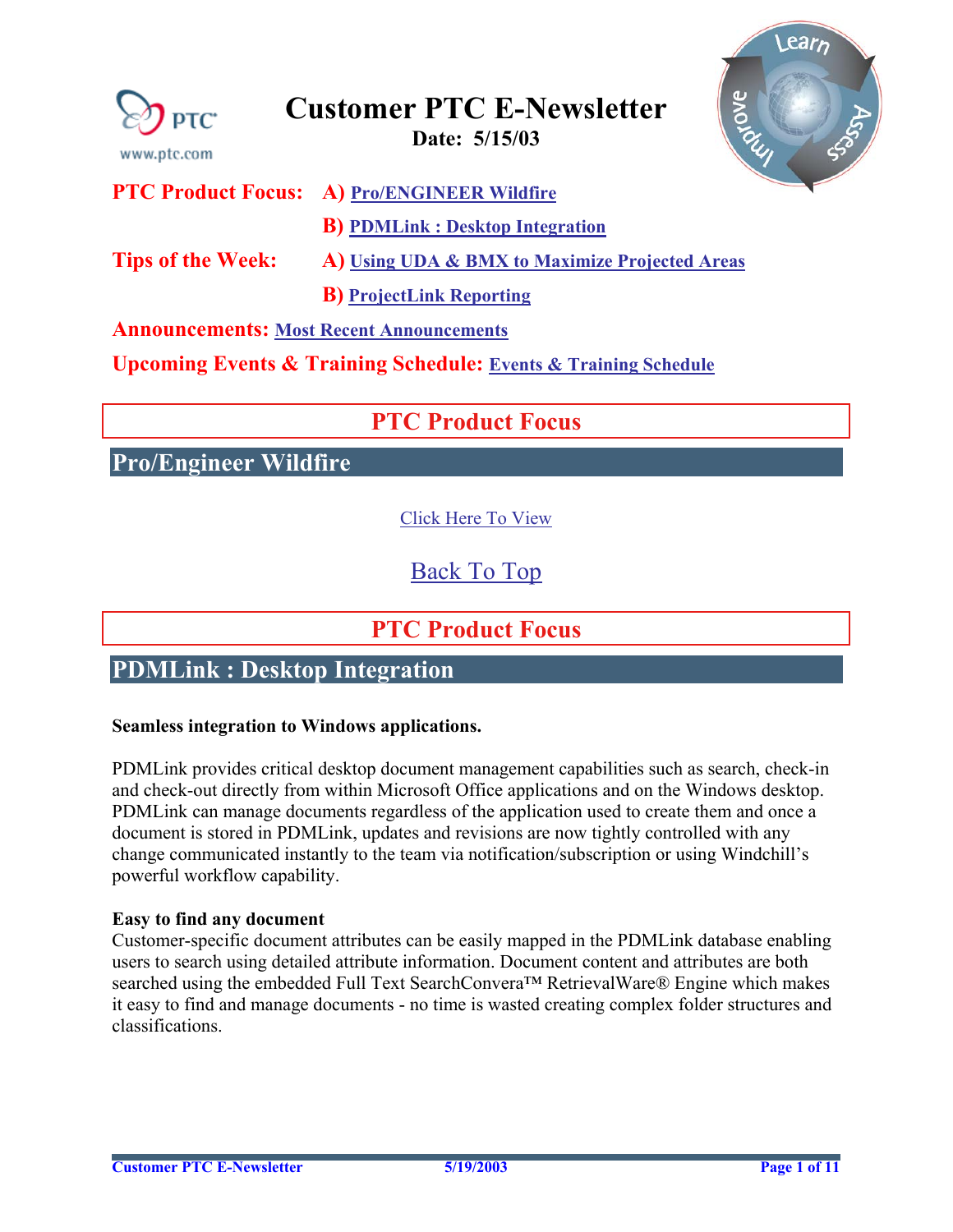### **Desktop Integration Overview**

From the Windows desktop, a connection to the firewall-friendly PDMLink web-service is done with a couple mouse clicks. PDMLink uses the latest XML-S.O.A.P. communication standard.

|     | 四<br>0100 Product<br>Spec.doc       |                                                                         | 网<br>0100 Product<br>Spec.doc                                            |                            |
|-----|-------------------------------------|-------------------------------------------------------------------------|--------------------------------------------------------------------------|----------------------------|
|     | Open<br><b>New</b><br>Print         |                                                                         | Windchill Desktop Integration Configuration<br>Servers   General   About | $\mathbf{x}$               |
|     | Scan for Viruses<br>Open With       |                                                                         | Server Base URL<br>http://pimserver.ptc.com/PDMLink                      | Alias<br>Windchill PDMLink |
|     | Windchill<br>O Add to Zip           | Select Active Server Windchill PDMLink<br>Disconnect: Windchill PDMLink |                                                                          |                            |
|     | co Add to 0100 Product Spec.zip     | Configuration                                                           |                                                                          |                            |
|     | Send To                             |                                                                         |                                                                          |                            |
| þc. | Cut<br>Copy                         |                                                                         | http://pimserver.ptc.com/PDMLink                                         | Windchill PDMLink          |
|     | Create Shortcut<br>Delete<br>Rename |                                                                         | <b>Add</b><br>Change                                                     | <b>Remove</b>              |
|     | Properties                          |                                                                         | Help                                                                     | OK<br>Cancel               |

Search for a document by entering a document-number, name or keyword (attributes and content). Search results are displayed in the same window to ease consecutive searches.

| 0100 Product<br>Spec.doc                           |                           |              |         |          |             |
|----------------------------------------------------|---------------------------|--------------|---------|----------|-------------|
| <b>Op</b> PDMLink Search Form<br>Windchill         |                           |              |         |          | $\Box$      |
|                                                    | Name                      | Number       | Version | State    | Checked Out |
| <b>Windchill</b>                                   | World Power Requirements  | 0000000043 A |         | Released |             |
| Number                                             | Marketing Info            | 0000000061 A |         | In Work  |             |
|                                                    | Marketing Document - Asia | 0000000062 A |         | In Work  |             |
| Name<br>Keyword<br>requirements<br>Search<br>Close |                           |              |         |          |             |
|                                                    | $\blacksquare$            |              |         |          |             |
| Operation Complete                                 |                           |              |         |          |             |

In Microsoft Office Applications, you can access the PDMLink menus directly from the menu bar. In this example, the spreadsheet is saved directly into PDMLink from a menu pick.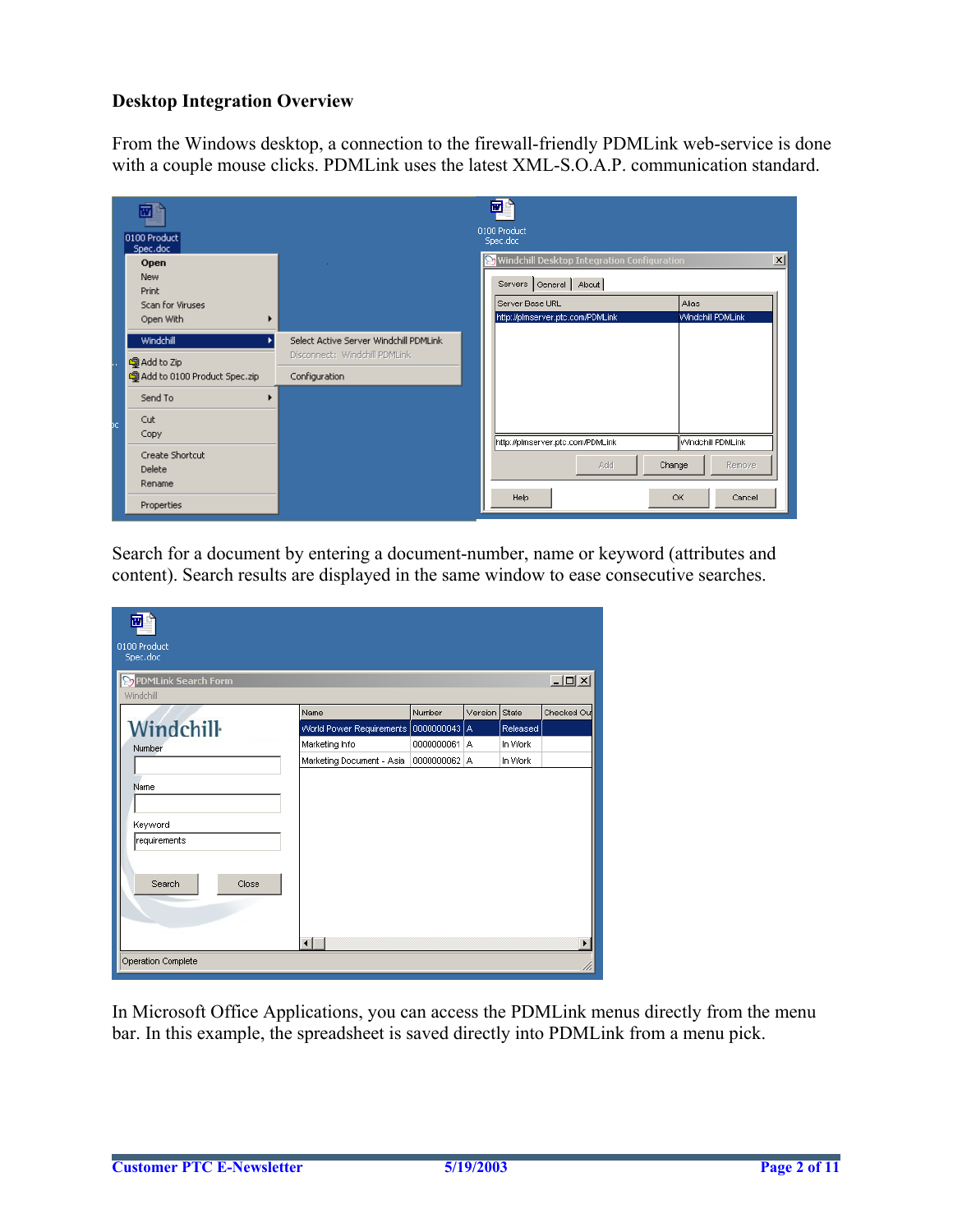| File Edit View Insert Format Tools Data Window Help |                               |                |              |                |            |                                                                                                                                                                                                                                                                                                                                                             |                  |                      | $-10 \times$ |
|-----------------------------------------------------|-------------------------------|----------------|--------------|----------------|------------|-------------------------------------------------------------------------------------------------------------------------------------------------------------------------------------------------------------------------------------------------------------------------------------------------------------------------------------------------------------|------------------|----------------------|--------------|
| Windchill •   D 2 日日日はツ                             | 人生色                           |                |              |                |            | $\mathcal{L}$ $\mathcal{L}$ $\mathcal{L}$ $\mathcal{L}$ $\mathcal{L}$ $\mathcal{L}$ $\mathcal{L}$ $\mathcal{L}$ $\mathcal{L}$ $\mathcal{L}$ $\mathcal{L}$ $\mathcal{L}$ $\mathcal{L}$ $\mathcal{L}$ $\mathcal{L}$ $\mathcal{L}$ $\mathcal{L}$ $\mathcal{L}$ $\mathcal{L}$ $\mathcal{L}$ $\mathcal{L}$ $\mathcal{L}$ $\mathcal{L}$ $\mathcal{L}$ $\mathcal{$ | - 2              | ₹                    |              |
| Select Active Server Windchill PDMLink              |                               |                |              |                |            |                                                                                                                                                                                                                                                                                                                                                             |                  |                      |              |
| Disconnect: Windchill PDMLink                       | D                             | E              | F            | G              | H          |                                                                                                                                                                                                                                                                                                                                                             | J                | ĸ                    |              |
| Search                                              |                               |                |              |                |            |                                                                                                                                                                                                                                                                                                                                                             |                  |                      |              |
| Create from Template                                | Steel grades                  |                |              |                |            |                                                                                                                                                                                                                                                                                                                                                             |                  |                      |              |
| Save as a PDMLink Document                          | Chemical composition weight % |                |              |                |            |                                                                                                                                                                                                                                                                                                                                                             |                  |                      |              |
| Save as a PDMLink Template                          | <b>Standard grades</b>        |                |              |                |            |                                                                                                                                                                                                                                                                                                                                                             |                  |                      |              |
| Check Out                                           | <b>Std Spec</b>               | <b>Typical</b> |              | <b>Minimum</b> |            |                                                                                                                                                                                                                                                                                                                                                             |                  |                      |              |
| Cancel Check Out                                    | 4301                          | c<br>0.04      | Сr<br>17.0   | Νi<br>8.5      | Mo         | <b>Others</b>                                                                                                                                                                                                                                                                                                                                               | EN<br>1.4301     | <b>ASTM</b><br>(304) | SS<br>233    |
| Revise                                              |                               |                |              |                |            |                                                                                                                                                                                                                                                                                                                                                             |                  |                      |              |
| Update                                              | 4307                          | 0.02           | 18.0         | 8.0            |            |                                                                                                                                                                                                                                                                                                                                                             | 1.4307           | 304L                 | (235<br>233  |
| Check In                                            | 4541<br>4306                  | 0.04<br>0.02   | 17.0<br>18.0 | 9.0<br>10.0    | ÷.         | Ti                                                                                                                                                                                                                                                                                                                                                          | 1.4541<br>1.4306 | 321<br>304L          | 235          |
| Rename                                              |                               |                |              |                |            |                                                                                                                                                                                                                                                                                                                                                             |                  |                      |              |
| Delete                                              | 4401                          | 0.04           | 16.5         | 10.0           | 2.0        |                                                                                                                                                                                                                                                                                                                                                             | 1.4401           | 316                  | (234)        |
|                                                     | 4404<br>4571                  | 0.02<br>0.04   | 16.5<br>16.5 | 10.0<br>10.5   | 2.0<br>2.0 | Ti                                                                                                                                                                                                                                                                                                                                                          | 1.4404<br>1.4571 | 316L<br>316Ti        | (234<br>235  |
| Revert to PDMLink Copy                              |                               |                |              |                |            |                                                                                                                                                                                                                                                                                                                                                             |                  |                      |              |
| Refresh Properties                                  | 4436                          | 0.04           | 16.5         | 10.5           | 2.5        |                                                                                                                                                                                                                                                                                                                                                             | 1.4436           | 316                  | 234          |
| <b>View Properties Page</b>                         | 4432                          | 0.02           | 16.5         | 10.5           | 2.5        |                                                                                                                                                                                                                                                                                                                                                             | 1.4432           | 316L                 | 234          |
| Configuration                                       | 4435                          | 0.02           | 17.0         | 12.5           | 2.5        |                                                                                                                                                                                                                                                                                                                                                             | 1.4435           | 316L                 | 235          |
|                                                     |                               |                |              |                |            |                                                                                                                                                                                                                                                                                                                                                             |                  |                      |              |

Detailed document information is only a click away. PDMLink functions such as revise and rename can be performed directly in the desktop application.



In a click, the document is associated to a product and now it can be displayed in the PDMLink product structure with a "Show Documents" pick. PDMLink was built from the start with a pure web browser user-interface making it easy for occasional PDMLink users to find, view and manage up-to-date information such as multi-CAD data, workflow, documentation, ECR, ECN, problem reports etc. with little effort.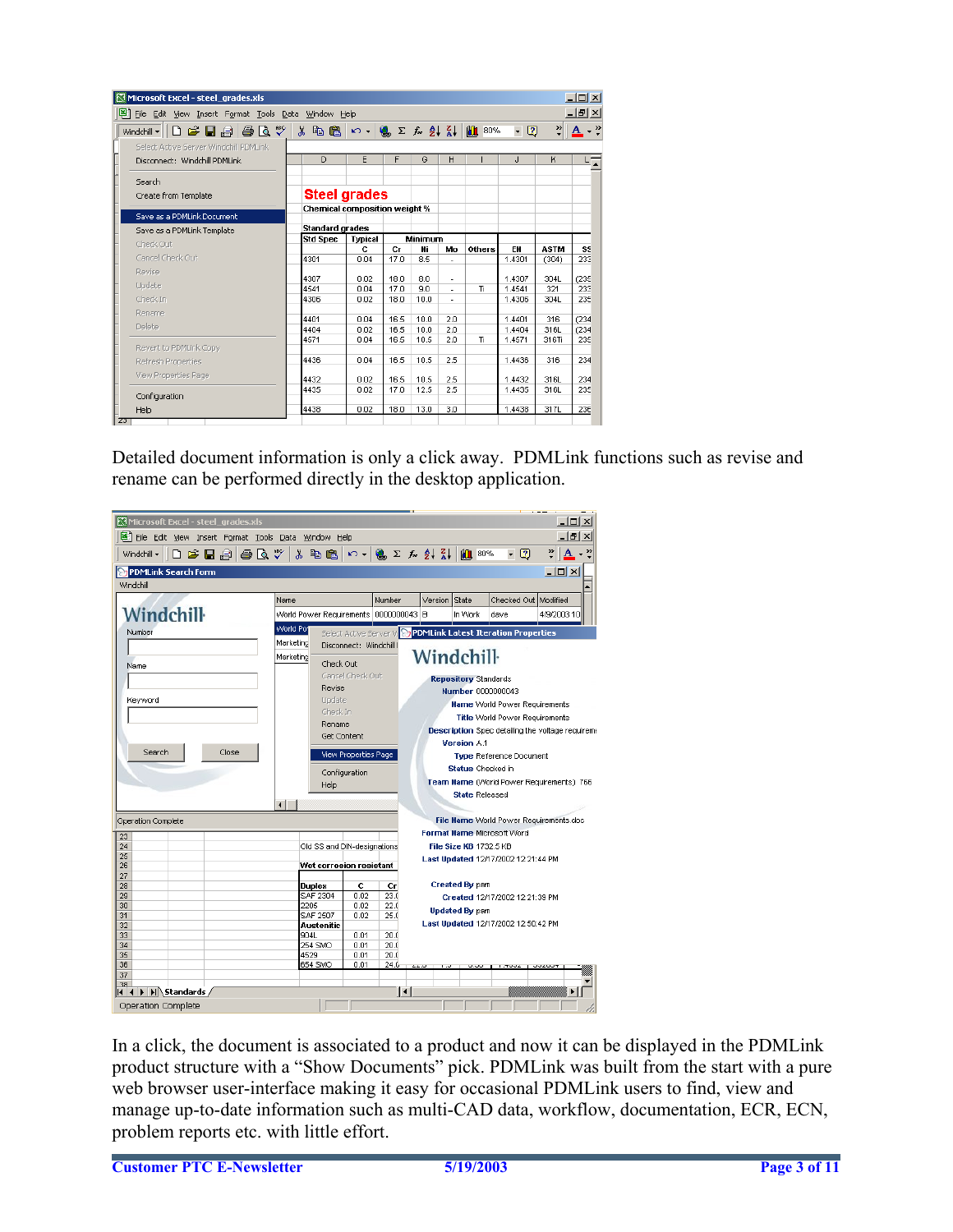|     | $\nabla$ Product Structure                                                                |                          |                  |                         |                               |              |                 |
|-----|-------------------------------------------------------------------------------------------|--------------------------|------------------|-------------------------|-------------------------------|--------------|-----------------|
| All | <sup>◆</sup> Expand One   팀 Expand All   팀 Collapse   일 Show Documents   일 Hide Documents |                          |                  |                         | 일 Show Occurrences   아기 Reset |              |                 |
| г   | Name                                                                                      | Actions                  | <b>Number of</b> |                         | Version 日                     | $State \Box$ | $Quantity \Box$ |
|     | Super Shock Dirt Bike                                                                     | $0$ $\leq$ $\leq$        | 7483294          |                         | A.A.A (US)<br>$P$ kg)         | In Work      |                 |
|     | <b>E</b> World Power Requirements                                                         | $0 - 2$                  | 0000000043       |                         | А                             | Released     |                 |
| г   | းပြန့်<br>ပြန <u>့် ပြန်မာရေး (op level.asm</u><br>$\div$                                 | $0$ $\leq$ $\frac{1}{2}$ |                  | PACKAGING_TOP_LEVEL.ASM | А<br>(Packaging)              | Released     | l each.         |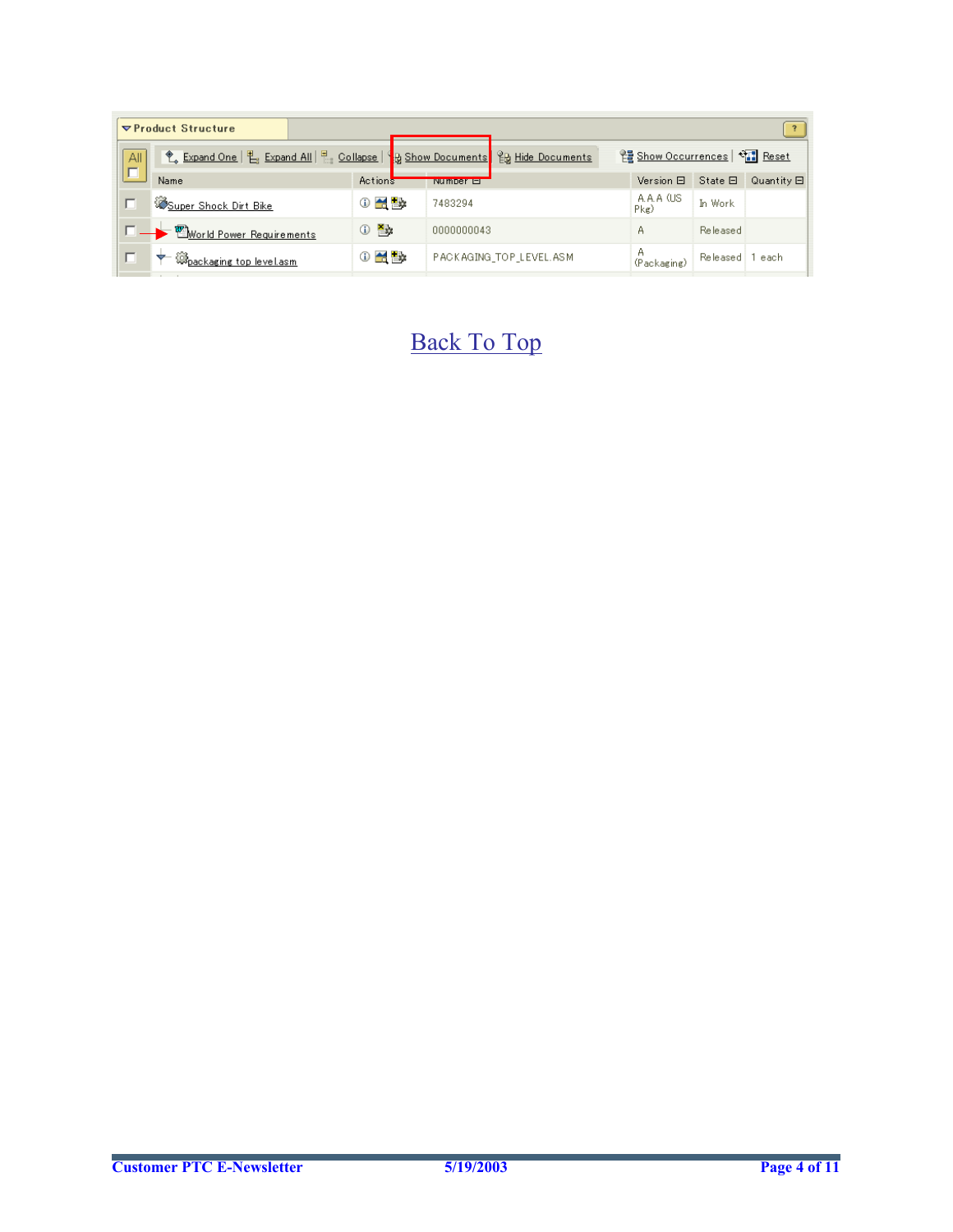# **Tips of the Week**

# <span id="page-4-0"></span>**Using UDA & BMX to Maximize Projected Areas**

### [Click Here To View](http://www.ptc-mss.com/Tutorial/Tip_Tech/Customer PTC E-Newsletter 5-15-2003_A.pdf)

## [Back To Top](#page-0-0)

# **Tips of the Week**

# **ProjectLink Reporting**

Pro/COLLABORATE and Windchill ProjectLink both provide built-in reporting capabilities. Allowing you to run several standard reports on your project objects. You can create a list of overdue items, at-risk items, items not yet started and more.

| Pro/COLLABORATE <sup>™</sup><br>Project<br>Home                                                                            |                                                                         | Software    | <b>E-mail Page</b><br>Support                       | Learn S |
|----------------------------------------------------------------------------------------------------------------------------|-------------------------------------------------------------------------|-------------|-----------------------------------------------------|---------|
| My Projects My Tasks My Meetings My Deliverables My Notebook My Subscriptions (                                            |                                                                         |             | My Change Log My Profile [<br>My Reports            |         |
| Welcome to Pro/COLLABORATE.                                                                                                |                                                                         |             |                                                     |         |
| Report Table: Overdue Items   Current view: My Overdue Items<br>Deadline $\triangleq$<br>Actions  <br>Done<br>Name<br>Type | My Overdue Items                                                        | 13<br>lect. |                                                     |         |
| No Items to Display                                                                                                        | My Closed Work<br>My Open Work<br>My Parts & Documents<br>My Change Log |             |                                                     |         |
| My Projects   My Tasks   My Meetings   My Delive My Unstarted Items<br>  Library                                           | My At Risk Items<br>Changes Since My Last Login                         |             | bscriptions   My Reports   My Change Log   My Profi |         |

### Pro/COLLABORATE – unstarted items report.

My Projects My Tasks My Meetings My Deliverables My Notebook My Subscriptions [My Reports] My Change Log My Profile Library

| My Unstarted Items      |           |                                                  |                       |    | Current view: My Unstarted Items | Ŧ                         |                                               |
|-------------------------|-----------|--------------------------------------------------|-----------------------|----|----------------------------------|---------------------------|-----------------------------------------------|
| Name                    | Type      | Actions                                          | Deadline $\triangleq$ |    |                                  | Done Status Last Modified | Project                                       |
| <b>Contract Signed</b>  | Milestone | l - Pick an Action -<br>$\star$                  |                       | 0% | γ                                |                           | Jan 11, 2003, 8:07 AM   Connecting Rod Design |
| Design Approved         | Milestone | $\overline{\phantom{a}}$<br>- Pick an Action -   |                       | 0% | 2                                |                           | Jan 11, 2003, 8:07 AM Connecting Rod Design   |
| Design Released         | Milestone | $\vert$<br>- Pick an Action                      |                       | 0% | 2                                |                           | Jan 11, 2003, 8:07 AM   Connecting Rod Design |
| <b>Project Start</b>    | Milestone | $\blacksquare$<br>l - Pick an Action -           |                       | 0% | P                                |                           | Jan 11, 2003, 8:07 AM Connecting Rod Design   |
| Specifications Approved | Milestone | $\overline{\phantom{a}}$<br>l - Pick an Action - |                       | 0% | P                                |                           | Jan 11, 2003, 8:07 AM   Connecting Rod Design |
| Prototype Approved      | Milestone | $\overline{ }$<br>- Pick an Action -             |                       | 0% | P                                |                           | Jan 11, 2003, 8:07 AM Connecting Rod Design   |
| <b>Project Finish</b>   | Milestone | - Pick an Action<br>$\cdot$                      |                       | 0% | 2                                |                           | Jan 11, 2003, 8:07 AM   Connecting Rod Design |

Welcome to Pro/COLLABORATE,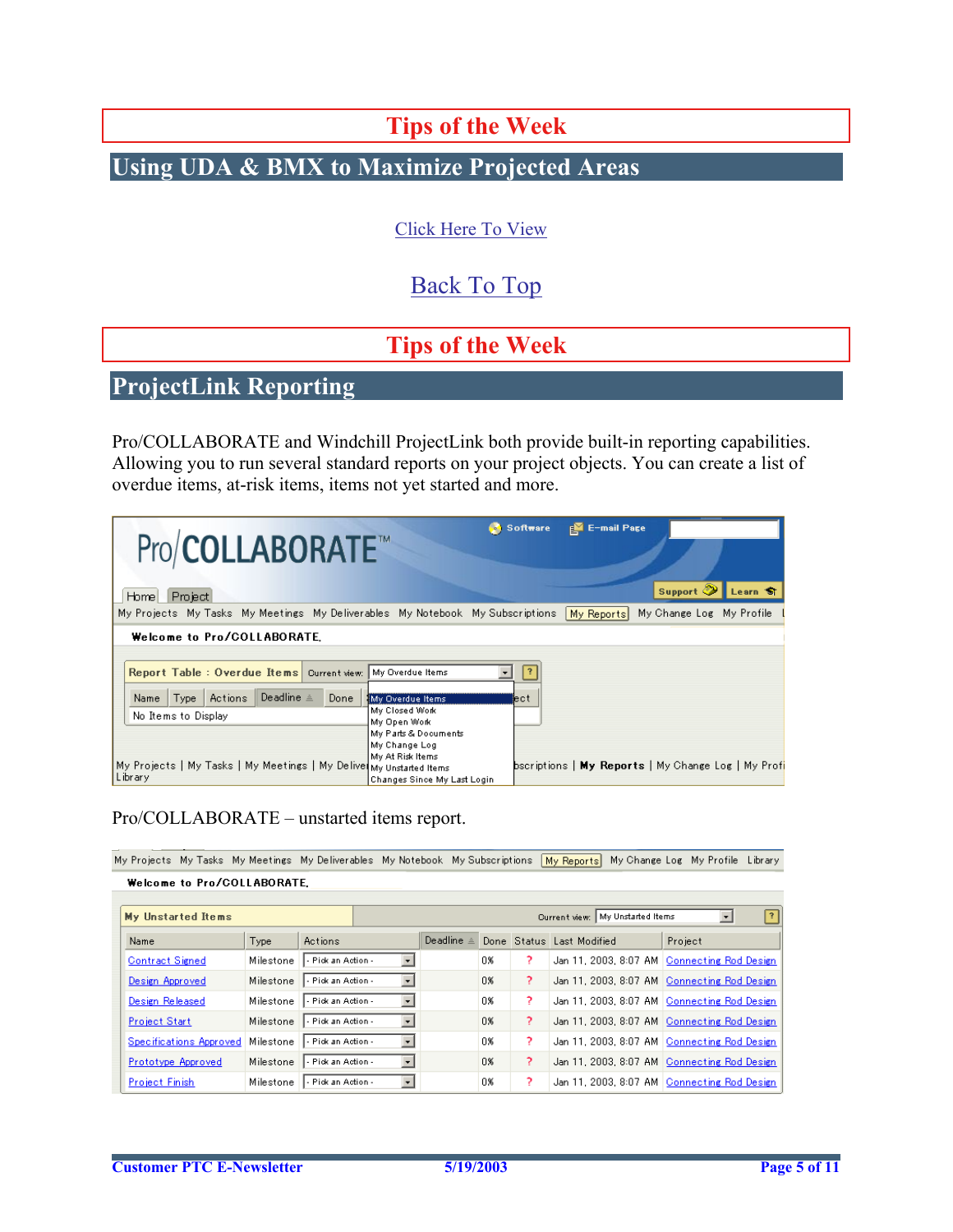#### **Windchill ProjectLink customer-specific reports**

One of the many benefits of purchasing Windchill ProjectLink is the ability to create customized reports. The Windchill platform provides out-of-the-box tools for that purpose such as Windchill Query-Builder and Info\*Engine.

### **Creating ProjectLink reports using Windchill Query-Builder**

The Windchill Query-Builder report-writing tool that makes it easy to create customized reports templates on Windchill objects. When run, these reports can be output in various formats such as HTML, CSV/Excel, PDF and XML.

The ProjectLink organization administrator creates a new report template in the organization's cabinet, which stores all the projects (Windchill-Explorer->New-Report). The Query-Builder tool allows you to define the report template similarly to SQL database report writers. This tool can also output the required SQL commands if you wish to create Windchill reports with tools such as Ms-Excel or Crystal-Reports.

#### **Reporting across all projects currently in ProjectLink**

Scenario: Let's say that we would like a custom report that will display all ProjectLink activities and milestones across all users and projects so that we can identify high-risk items in the entire organization.

Step 1) First, you specify the objects you want to report on under the "From" tab. Selecting a Windchill Project Node object will set the report to only display those objects represented in the project plan page such as activities and milestones (Click Add...->Project Node)

| Windchill                              | <b>&amp; Query Builder (AllProjectsReport)</b>       |                                                       |       | $\Box$          |
|----------------------------------------|------------------------------------------------------|-------------------------------------------------------|-------|-----------------|
|                                        | File<br>Query<br>Report Help                         |                                                       |       |                 |
| Project<br>Home                        | ₩<br>團<br>Н                                          | 國<br>2                                                |       |                 |
| My T<br>My Projects                    | From   Join   Select   Criteria   Sort   Description |                                                       |       |                 |
| Welcome to Wi                          |                                                      |                                                       |       |                 |
|                                        | Name<br>ProjectNode                                  | Type<br>wt.projmgmt.execution.ProjectNode ProjectNode | Alias | Outer Join Agai |
| <b>My Projects</b>                     |                                                      |                                                       |       |                 |
| ⋇⋒<br>Create Project                   |                                                      |                                                       |       |                 |
| Name                                   |                                                      |                                                       |       |                 |
| example project (                      |                                                      |                                                       |       |                 |
| example project (                      |                                                      |                                                       |       |                 |
| example project (                      |                                                      |                                                       |       |                 |
|                                        |                                                      |                                                       |       |                 |
| My Checked Ou                          |                                                      |                                                       |       |                 |
| Actio<br>Name                          |                                                      |                                                       |       |                 |
| No Items to Displ                      |                                                      |                                                       |       |                 |
|                                        |                                                      |                                                       |       |                 |
|                                        |                                                      | Remove<br>Add                                         |       |                 |
| man and a state of<br>$\blacktriangle$ |                                                      |                                                       |       |                 |
| 蓟                                      | Java Applet Window                                   |                                                       |       |                 |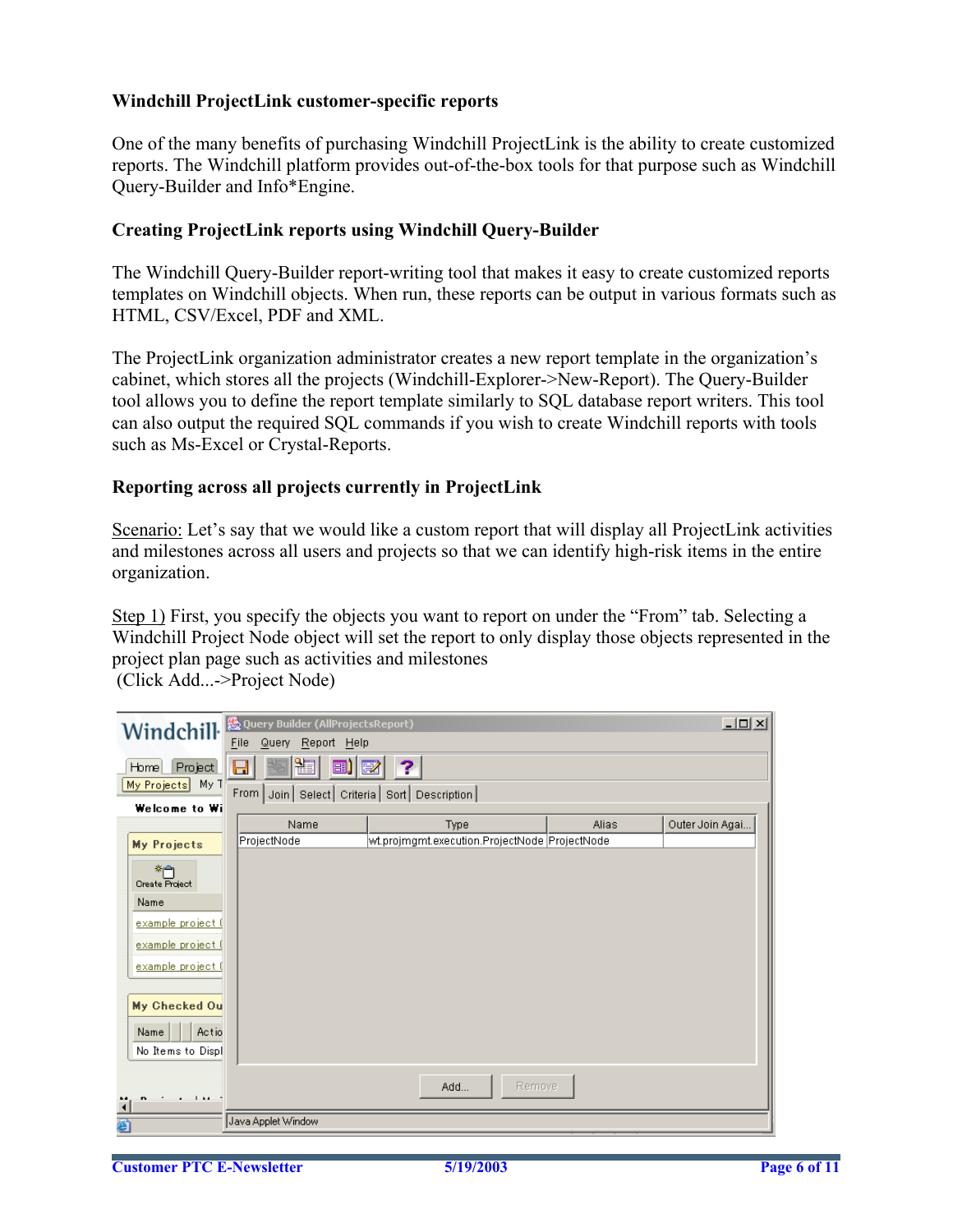Step 2) Enter the object attributes to display in the report under the "Select" tab. Entering values in the alias column enables you to define user-defined column names in the report output.

|                             | Windch & Query Builder (AllProjectsReport)                                      |                     |          | $ \Box$ $\times$ |
|-----------------------------|---------------------------------------------------------------------------------|---------------------|----------|------------------|
|                             | Report Help<br>File<br>Query                                                    |                     |          |                  |
| Pro.<br>Home<br>My Projects | 2<br>EI)<br>図<br>H<br>Select<br>Criteria   Sort   Description  <br>From<br>Join |                     |          |                  |
| Welcome t                   |                                                                                 |                     |          |                  |
|                             | $\Box$ Distinct                                                                 |                     |          |                  |
| My Project                  |                                                                                 |                     |          |                  |
|                             | Attribute                                                                       | <b>Alias</b>        | Function |                  |
| *শ                          | ProjectNode.Name                                                                | Name                |          |                  |
| Create Project              | ProjectNode.Percent Complete                                                    | PercentComplete     |          |                  |
| Name                        | ProjectNode.Health Status                                                       | <b>HealthStatus</b> |          |                  |
| example pro                 | ProjectNode.Risk Value                                                          | <b>Risk Value</b>   |          |                  |
|                             | ProjectNode.Deadline                                                            | Deadline            |          |                  |
| example pro                 | ProjectNode.Persist Info.Object Identifier                                      | bio                 |          |                  |
| example pro                 | ProjectNode.Type                                                                | Type                |          |                  |
|                             | ProjectNode.Plan.Name                                                           | PlanName            |          |                  |
|                             | ProjectNode.Ownership.Owner.EMail                                               | EMail               |          |                  |
| My Checke                   |                                                                                 |                     |          |                  |
|                             |                                                                                 |                     |          |                  |
| Name                        |                                                                                 |                     |          |                  |
| No Items to                 |                                                                                 |                     |          |                  |
|                             |                                                                                 |                     |          |                  |
|                             |                                                                                 | Remove<br>Add       |          |                  |
| $n \rightarrow 1$           |                                                                                 |                     |          |                  |
| $\left  \right $            |                                                                                 |                     |          |                  |
| 画                           | Java Applet Window                                                              |                     |          |                  |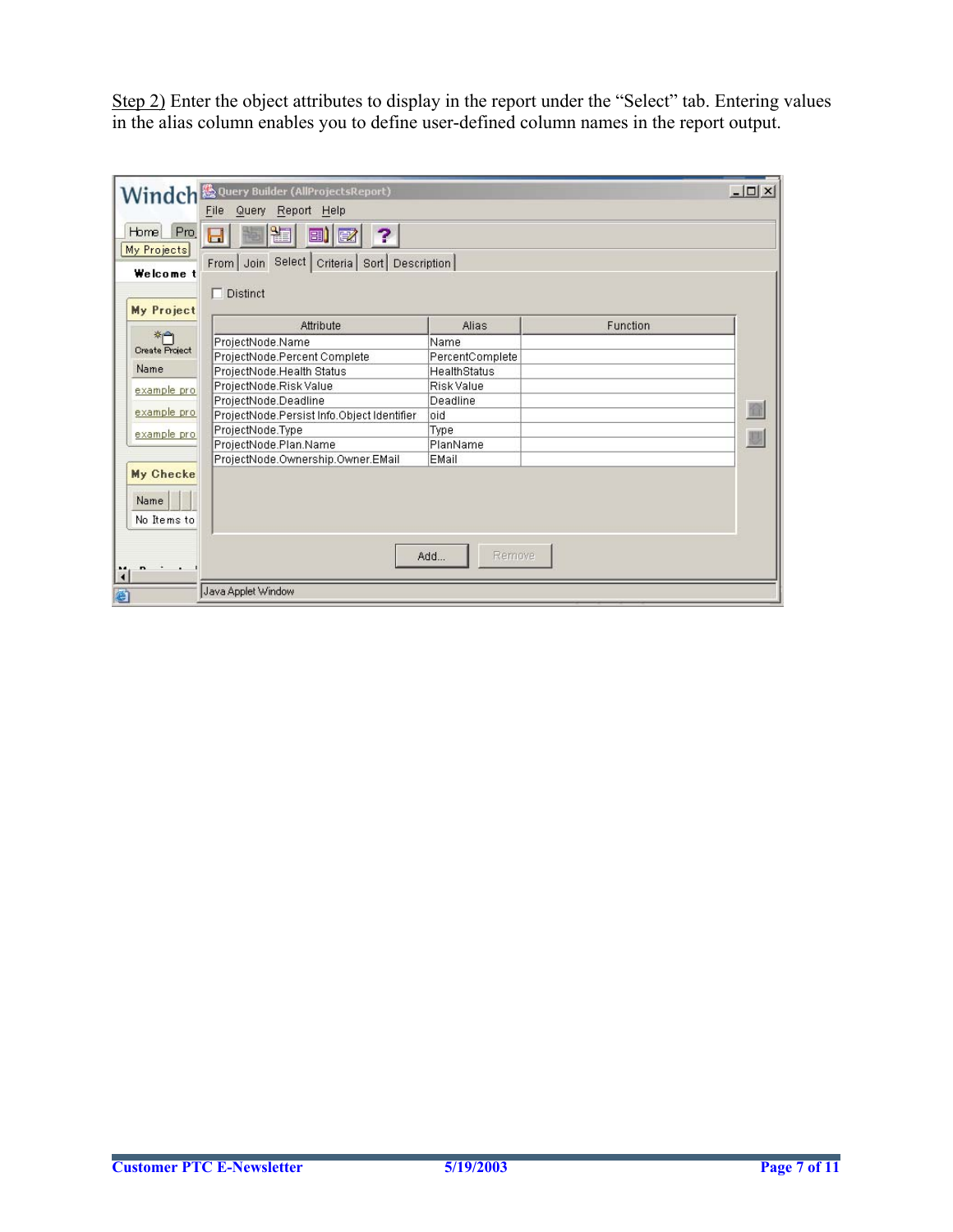Step 3) Optionally enter search criteria under the "Criteria" tab. In this example we would like the ability to search all project plan page objects with a specific risk level entered by the user (such as Very High, High). When running the report, the user enters that risk parameter.

|                                                                                                                                                                              | Windch & Query Builder (AllProjectsReport)                                                             | $ \Box$ $\times$                                                                                                                                                                                                                                                               |
|------------------------------------------------------------------------------------------------------------------------------------------------------------------------------|--------------------------------------------------------------------------------------------------------|--------------------------------------------------------------------------------------------------------------------------------------------------------------------------------------------------------------------------------------------------------------------------------|
| Pro.<br>Home<br>My Projects<br>Welcome t                                                                                                                                     | Query Report Help<br>File<br>EI)<br>7<br>國<br>H<br>Criteria   Sort   Description  <br>From Join Select |                                                                                                                                                                                                                                                                                |
|                                                                                                                                                                              | Criteria Tree                                                                                          | Criteria Editor                                                                                                                                                                                                                                                                |
| My Project<br>$*$ n<br><b>Create Project</b><br>Name<br>example pro<br>example pro<br>example pro<br>My Checke<br>Name<br>No Items to<br>- -<br>$\mathbf{r}$<br>$\cdot$<br>简 | A AND<br>ProjectNode.RiskValue = Upper( <risk>)<br/>Add Criteria<br/>Add Boolean<br/>Remove</risk>     | A<br>Type: Attribute<br>Attribute: Risk Value<br>$\cdots$<br>$\blacktriangledown$<br>Function:<br>Operator<br>$\blacktriangledown$<br>⊫<br>Right Operand<br>Type: Parameter<br>$\overline{\phantom{a}}$<br>$\overline{\mathbf{v}}$<br>Name: risk<br>Default Value: Unavailable |
| 画                                                                                                                                                                            | Java Applet Window                                                                                     |                                                                                                                                                                                                                                                                                |

Step 4) Under the "Sort" tab, the sorting order can be defined so that items are sorted based on the percent-complete column (Not Shown here).

Step 5) Using the Windchill Policy Administrator tool, you would normally open access to this type of all-inclusive type of report only to the key project managers in the organization.

### **Running a custom report using Windchill Info\*Engine**

The Info\*Engine data access and integration engine in Windchill can be used to initiate reports in the web-browser or to extract information from the ProjectLink "web-service" for consumption by another enterprise application, in many cases without any programming at all.

In the example below, this very short Info\*Engine XML script initiates a report with the template example – using the criteria: risk=High – and outputs it within the ProjectLink UI.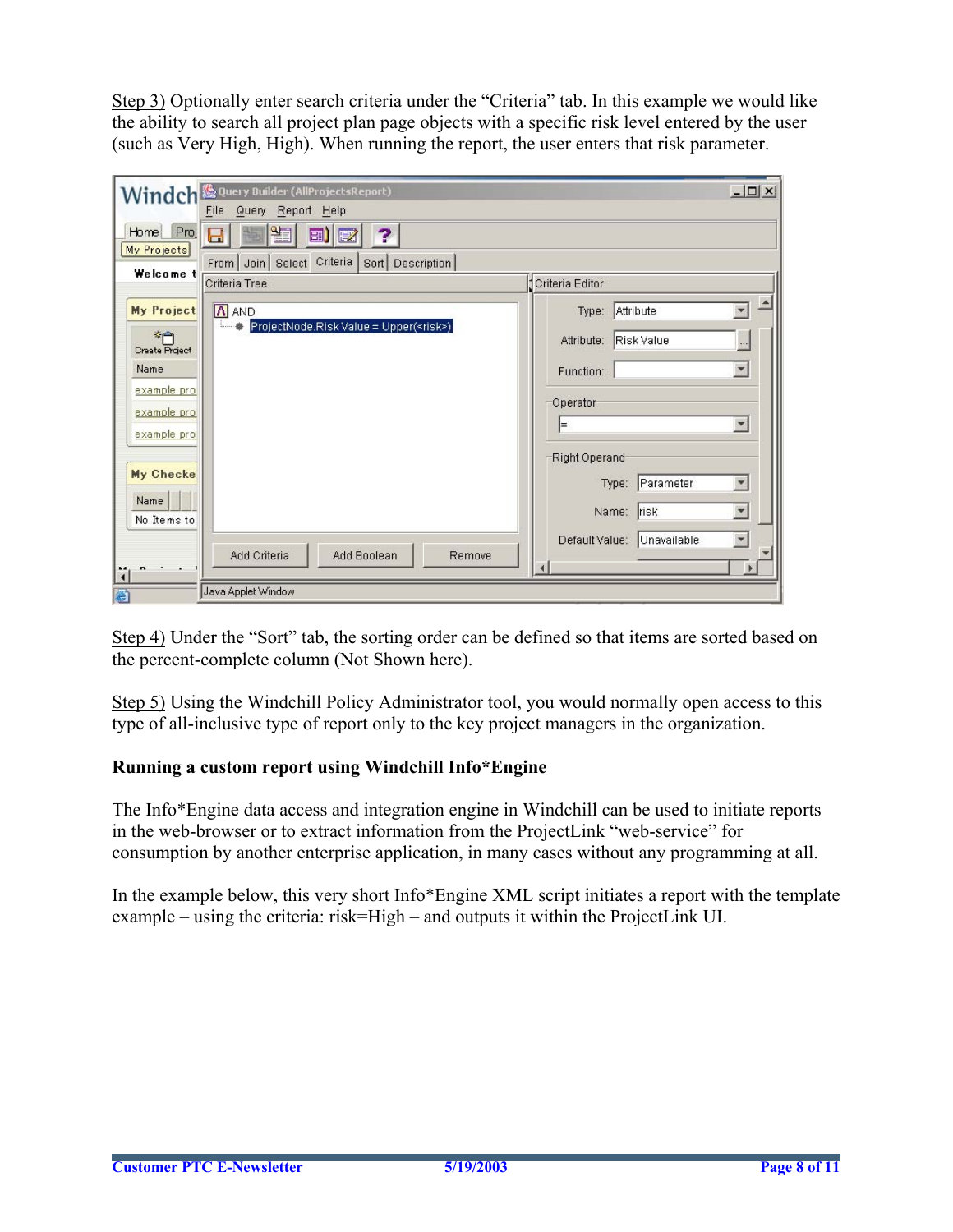| <b>E-mail Page</b><br><b>Software</b><br>Windchill ProjectLink                                                                                                                                                                                                                                                                                                                                                                                                                                                                      |  |  |  |  |  |  |
|-------------------------------------------------------------------------------------------------------------------------------------------------------------------------------------------------------------------------------------------------------------------------------------------------------------------------------------------------------------------------------------------------------------------------------------------------------------------------------------------------------------------------------------|--|--|--|--|--|--|
| Lear<br>Project<br>Organization<br>Home]                                                                                                                                                                                                                                                                                                                                                                                                                                                                                            |  |  |  |  |  |  |
| My Tasks My Meetings My Deliverables My Notebook My Subscriptions My Reports My Change Log My<br>My Projects                                                                                                                                                                                                                                                                                                                                                                                                                        |  |  |  |  |  |  |
| $ \Box$ $\times$<br>plreport.jsp - Notepad                                                                                                                                                                                                                                                                                                                                                                                                                                                                                          |  |  |  |  |  |  |
| File Edit Format Help                                                                                                                                                                                                                                                                                                                                                                                                                                                                                                               |  |  |  |  |  |  |
| <%@ taqlib uri="http://www.ptc.com/infoengine/taqlib/core" prefix="ie" %><br><%@ include file="/netmarkets/jsp/util/begin.jsp"%><br><%@ include file="/netmarkets/jsp/netmarkets/userinfo.jsp"%><br><ie:authenticate></ie:authenticate>                                                                                                                                                                                                                                                                                             |  |  |  |  |  |  |
| <ie:webject name="Generate-Report" type="OBJ"><br/><ie:param.name="instance" data="{replace_with_WindchillAdapter_ServiceName}"></ie:param.name="instance"><br/><ie:param.name="authorization" data="\${@SERVER[]AUTHORIZATION[0]}"></ie:param.name="authorization"><br/><ie:param.name="input" data="risk=High"></ie:param.name="input"><br/><ie:param.name="where" data="(name='AllProjectsReport')"></ie:param.name="where"><br/><ie:param.name="group_out" data="report_results"></ie:param.name="group_out"><br/></ie:webject> |  |  |  |  |  |  |
| <ie:webject name="Display-Table" type="DSP"><br/><ie:param.name="group_in" data="report_results"></ie:param.name="group_in"><br/>&gt;&gt;<br/><ie:param data="PlanName,name,type,percentComplete,healthStatus,RiskValue,Deadline,Email" delim="," name="ATTRIBUTE"></ie:param><br/><ie:param data="4" name="BORDER"></ie:param><br/></ie:webject>                                                                                                                                                                                   |  |  |  |  |  |  |
| <%@ include file="/netmarkets/jsp/util/end.jsp"%>                                                                                                                                                                                                                                                                                                                                                                                                                                                                                   |  |  |  |  |  |  |
|                                                                                                                                                                                                                                                                                                                                                                                                                                                                                                                                     |  |  |  |  |  |  |

Optionally, fancier HTML formatting with a consistent ProjectLink look & feel can be applied to the report without any programming using Windchill dynamic client definitions (DCA). Optional embedding of web-page HTML, JSP code can bring to the report a very graphical look such as with pie-charts, bar-charts etc.

|                                                                                                                                                | Windchill ProjectLink                                     |                     |             | <b>Software</b> |  | <b>E-mail Page</b>                  | Search                                                                                                                    |
|------------------------------------------------------------------------------------------------------------------------------------------------|-----------------------------------------------------------|---------------------|-------------|-----------------|--|-------------------------------------|---------------------------------------------------------------------------------------------------------------------------|
| Learn <b>S</b> T<br>Help ?<br>Project<br>Homel                                                                                                 |                                                           |                     |             |                 |  |                                     |                                                                                                                           |
|                                                                                                                                                |                                                           |                     |             |                 |  |                                     | My Projects My Tasks My Meetings My Deliverables My Notebook My Subscriptions My Reports My Change Log My Profile Library |
|                                                                                                                                                | Welcome to Windchill ProjectLink, John                    |                     |             |                 |  |                                     |                                                                                                                           |
|                                                                                                                                                |                                                           |                     |             |                 |  |                                     |                                                                                                                           |
| Project                                                                                                                                        | Name                                                      | Type                |             |                 |  | <b>1% Done Status Risk Deadline</b> | Owner                                                                                                                     |
|                                                                                                                                                | test project 01 Structural Interfaces Project Activity 60 |                     |             |                 |  |                                     | YELLOW HIGH 2003-04-02 dave@hotmail.com                                                                                   |
|                                                                                                                                                | test project 01 Systems Layout                            | Project Activity 50 |             |                 |  |                                     | YELLOW HIGH 2003-04-01 ljohn@myhotmail.com                                                                                |
| test project 02 FEM Analysis                                                                                                                   |                                                           | Project Activity 25 |             |                 |  |                                     | YELLOW HIGH 2003-04-01 mark@myhotmail.com                                                                                 |
| test project 02 Mockups                                                                                                                        |                                                           | Project Activity 10 |             | <b>RED</b>      |  |                                     | HIGH 2003-05-15 paul@myhotmail.com                                                                                        |
| test project 02 Design Review                                                                                                                  |                                                           | Project Activity 0  |             | <b>RED</b>      |  |                                     | HIGH 2003-06-20 john@myhotmail.com                                                                                        |
|                                                                                                                                                | test project 03 Production Run                            | Milestone           | $ 0\rangle$ | <b>RED</b>      |  |                                     | HIGH 2003-07-02 example@myyahoo.com                                                                                       |
| My Projects   My Tasks   My Meetings   My Deliverables   My Notebook   My Subscriptions   My Reports   My Change Log   My Profile  <br>Library |                                                           |                     |             |                 |  |                                     |                                                                                                                           |
| Home   Project<br>$\epsilon$ ') ptc.                                                                                                           |                                                           |                     |             |                 |  |                                     |                                                                                                                           |
| Powered by Windchill <sup>®</sup><br>About Windchill ProjectLink<br>Copyright © 2001 Parametric Technology Corporation, All Rights Reserved.   |                                                           |                     |             |                 |  |                                     |                                                                                                                           |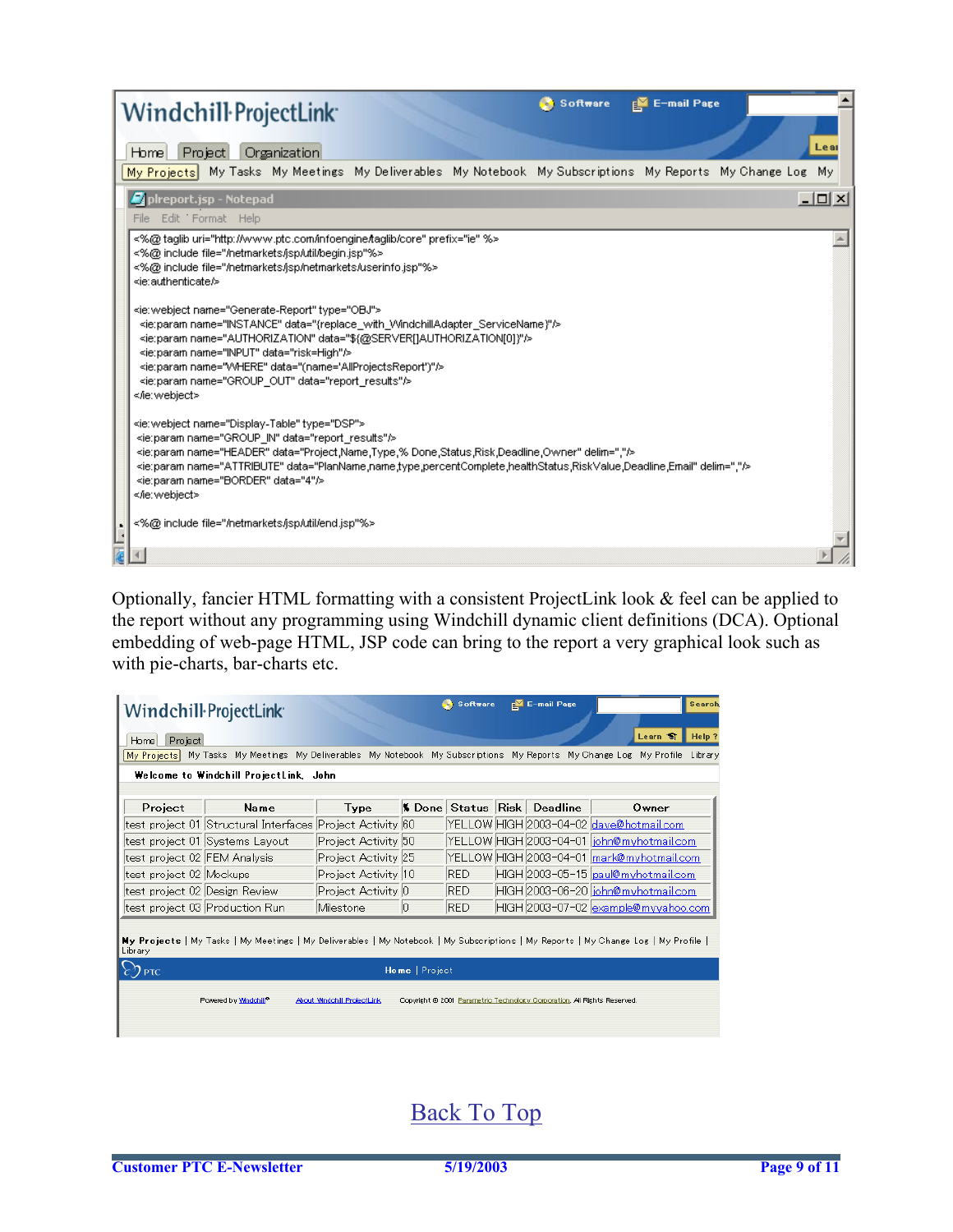## **Announcements**

### <span id="page-9-0"></span>Special Hardware offers for customers updating to Pro/ENGINEER Wildfire

[http://www.ptc.com/partners/hardware/current/wildfire\\_tlo.htm](http://www.ptc.com/partners/hardware/current/wildfire_tlo.htm)  <http://www.3dlabs.com/PTC/>

#### PTC Sponsored Events

Click below to see PTC sponsored events:

<http://www.ptc.com/company/news/events/index.htm>

Click on the poster to gain access to the Product First Virtual Event resource center!! See the software and pick up a screen-saver or two.



#### **E-PROFILES IS HERE!!**

We have been eagerly anticipating the debut of the new electronic version of Profiles Magazine and now it is here! This new web site will supplement the print edition of the magazine and will provide new useful features not feasible with paper media. e-Profiles will provide you with 24x7, worldwide access to key information previously available exclusively in the print version. "Tips & Tricks," a popular feature pioneered by Pro/USER, has also moved to the web and will be expanded as the site matures. Future plans include several foreign-language editions of Profiles for our many international readers. Currently, Profiles is printed in English and Japanese.

Please take a few minutes to check out this new web site. We don't think you will be disappointed.

<http://profilesmagazine.com/>